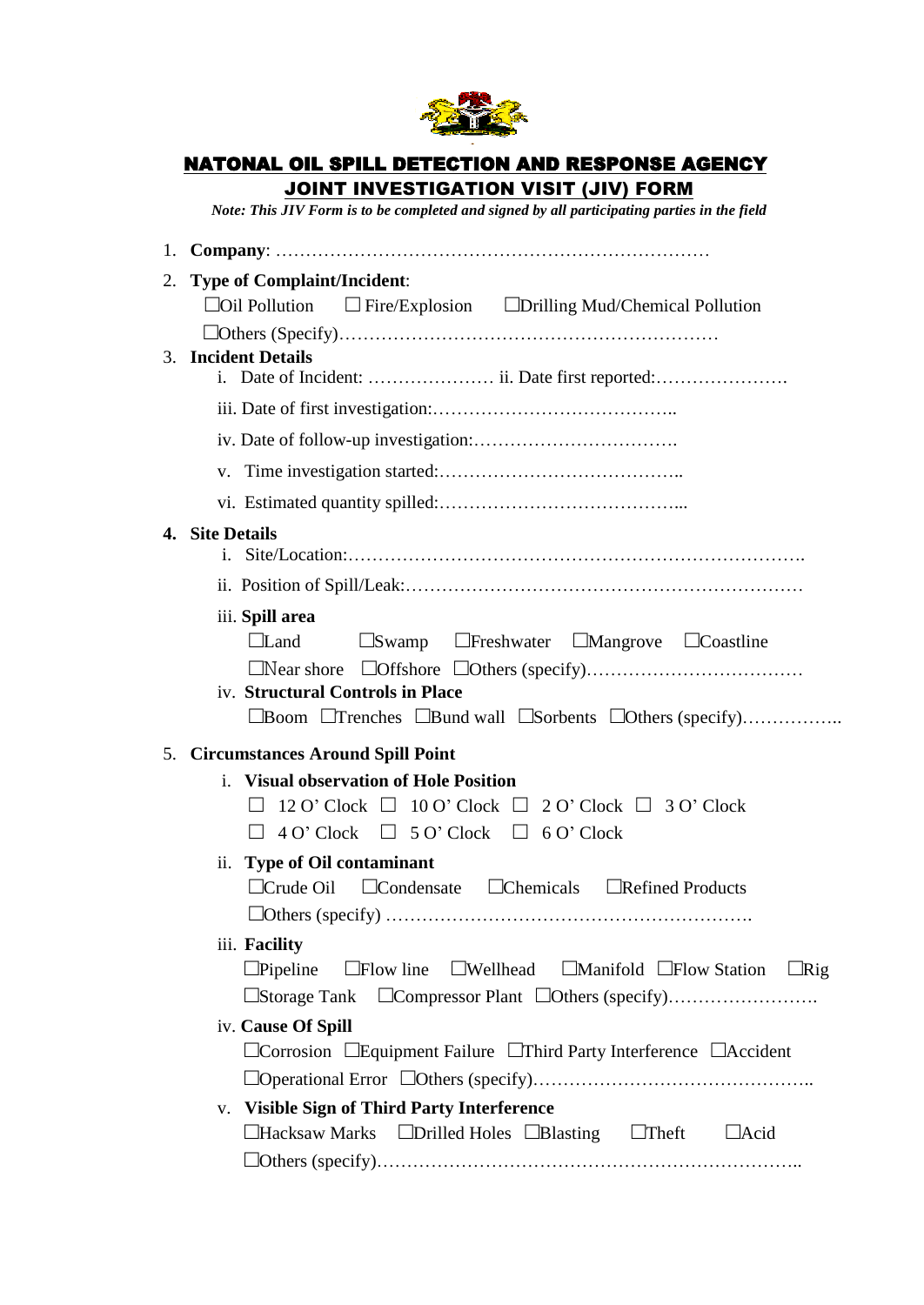## **6. Impact of Incident**

| $\mathbf{i}$                                                                                    |                                                                                                                                             | Properties impacted by the incident |                                                    |                       |  |  |
|-------------------------------------------------------------------------------------------------|---------------------------------------------------------------------------------------------------------------------------------------------|-------------------------------------|----------------------------------------------------|-----------------------|--|--|
|                                                                                                 | $\Box$ Farmland                                                                                                                             |                                     | □Fish Pond □Vegetation □Fishing Net □Surface water |                       |  |  |
|                                                                                                 | $\Box$ Venerable Objects                                                                                                                    |                                     |                                                    |                       |  |  |
| ii.                                                                                             | Nature of impact<br>$\Box$ Oil stained vegetation $\Box$ Oil stained fishing nets $\Box$ Dead floating fishes<br>$\Box$ Dead floating crabs |                                     |                                                    |                       |  |  |
|                                                                                                 |                                                                                                                                             |                                     |                                                    |                       |  |  |
|                                                                                                 |                                                                                                                                             |                                     |                                                    |                       |  |  |
|                                                                                                 |                                                                                                                                             | iii. Delineation of impacted area   |                                                    |                       |  |  |
|                                                                                                 | □Within Company's facility/ROW □Outside Company's facility/ROW                                                                              |                                     |                                                    |                       |  |  |
| 7. Extent of Impact<br><b>b)</b> Land (indicate area in $m^2$ )<br>a) Community (indicate name) |                                                                                                                                             |                                     |                                                    |                       |  |  |
|                                                                                                 |                                                                                                                                             |                                     |                                                    |                       |  |  |
|                                                                                                 |                                                                                                                                             |                                     |                                                    |                       |  |  |
|                                                                                                 |                                                                                                                                             |                                     |                                                    |                       |  |  |
|                                                                                                 |                                                                                                                                             |                                     |                                                    |                       |  |  |
|                                                                                                 | b) Creeks/Creek lets<br>$\Box$ Non-tidal<br>$\Box$ Tidal                                                                                    |                                     |                                                    |                       |  |  |
| <b>NAME</b>                                                                                     |                                                                                                                                             | <b>DIRECTION OF SLICK</b>           | <b>LENGTH OF SLICK</b>                             | <b>WIDTH OF SLICK</b> |  |  |
|                                                                                                 |                                                                                                                                             |                                     |                                                    |                       |  |  |
|                                                                                                 |                                                                                                                                             |                                     |                                                    |                       |  |  |
|                                                                                                 |                                                                                                                                             |                                     |                                                    |                       |  |  |
|                                                                                                 | c) Swamp                                                                                                                                    | $\Box$ Tidal                        | $\Box$ Non-tidal                                   |                       |  |  |
| <b>NAME</b>                                                                                     |                                                                                                                                             |                                     |                                                    |                       |  |  |
|                                                                                                 |                                                                                                                                             | <b>DIRECTION OF SLICK</b>           | <b>LENGTH OF SLICK</b>                             | <b>WIDTH OF SLICK</b> |  |  |
|                                                                                                 |                                                                                                                                             |                                     |                                                    |                       |  |  |
|                                                                                                 |                                                                                                                                             |                                     |                                                    |                       |  |  |
|                                                                                                 |                                                                                                                                             |                                     |                                                    |                       |  |  |
|                                                                                                 |                                                                                                                                             |                                     |                                                    |                       |  |  |
|                                                                                                 | d) River                                                                                                                                    | $\Box$ Tidal                        | $\Box$ Non-tidal                                   |                       |  |  |
| <b>NAME</b>                                                                                     |                                                                                                                                             | <b>DIRECTION OF SLICK</b>           | <b>LENGTH OF SLICK</b>                             | <b>WIDTH OF SLICK</b> |  |  |
|                                                                                                 |                                                                                                                                             |                                     |                                                    |                       |  |  |
|                                                                                                 |                                                                                                                                             |                                     |                                                    |                       |  |  |
|                                                                                                 |                                                                                                                                             |                                     |                                                    |                       |  |  |

## e) **Shoreline/water**

| <b>NAME</b> | <b>DIRECTION OF SLICK</b> | LENGTH OF SLICK   WIDTH OF SLICK |  |
|-------------|---------------------------|----------------------------------|--|
|             |                           |                                  |  |
|             |                           |                                  |  |
|             |                           |                                  |  |
|             |                           |                                  |  |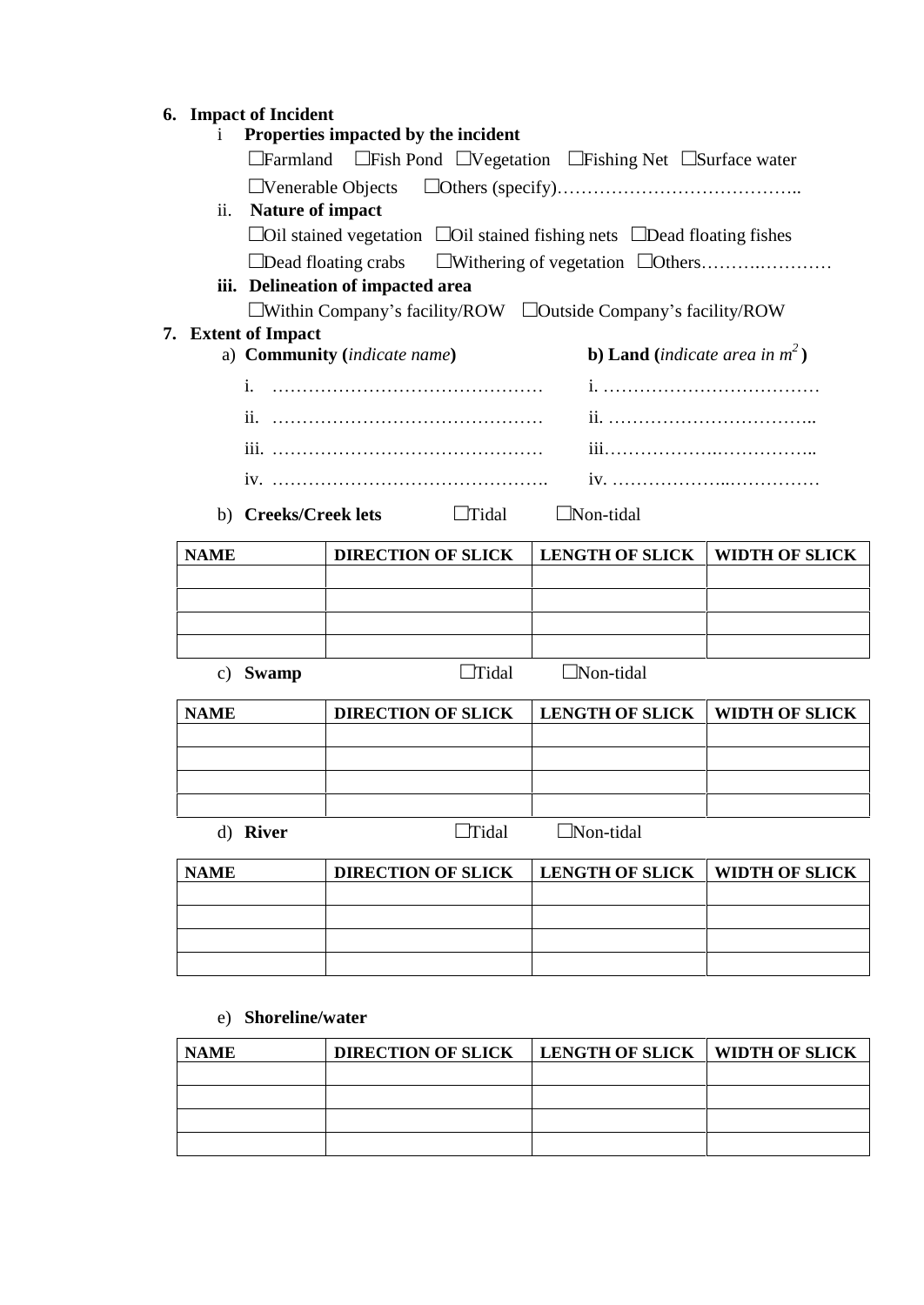| 8. Photograph/Map/Chart Ref.                     |
|--------------------------------------------------|
| □Still photographs □Video coverage □Mapping      |
|                                                  |
| 10. Investigation carried out by                 |
| $\Box$ Boat<br>$\Box$ Aircraft<br>$\square$ Foot |
|                                                  |
|                                                  |
|                                                  |
|                                                  |
| 13. Name and Signature of Participants           |
| ❖ NOSDRA                                         |
| 1.                                               |
| 2.                                               |
| 3.                                               |
| ❖ DPR                                            |
| 1.                                               |
| 2.                                               |
| 3.                                               |
|                                                  |
| <b>STATE MINISTRY OF ENVIRONMENT</b><br>❖<br>1.  |
| 2.                                               |
| 3.                                               |
|                                                  |
| ❖ LOCAL GOVERNMENT COUNCIL                       |
| 1.                                               |
| 2.                                               |
| 3.                                               |
|                                                  |
| ❖ COMPANY<br>1.                                  |
| 2.                                               |
| 3.                                               |
|                                                  |
| <b>COMMUNITY</b><br>❖                            |
| 1.                                               |
| 2.                                               |
| 3.                                               |
|                                                  |